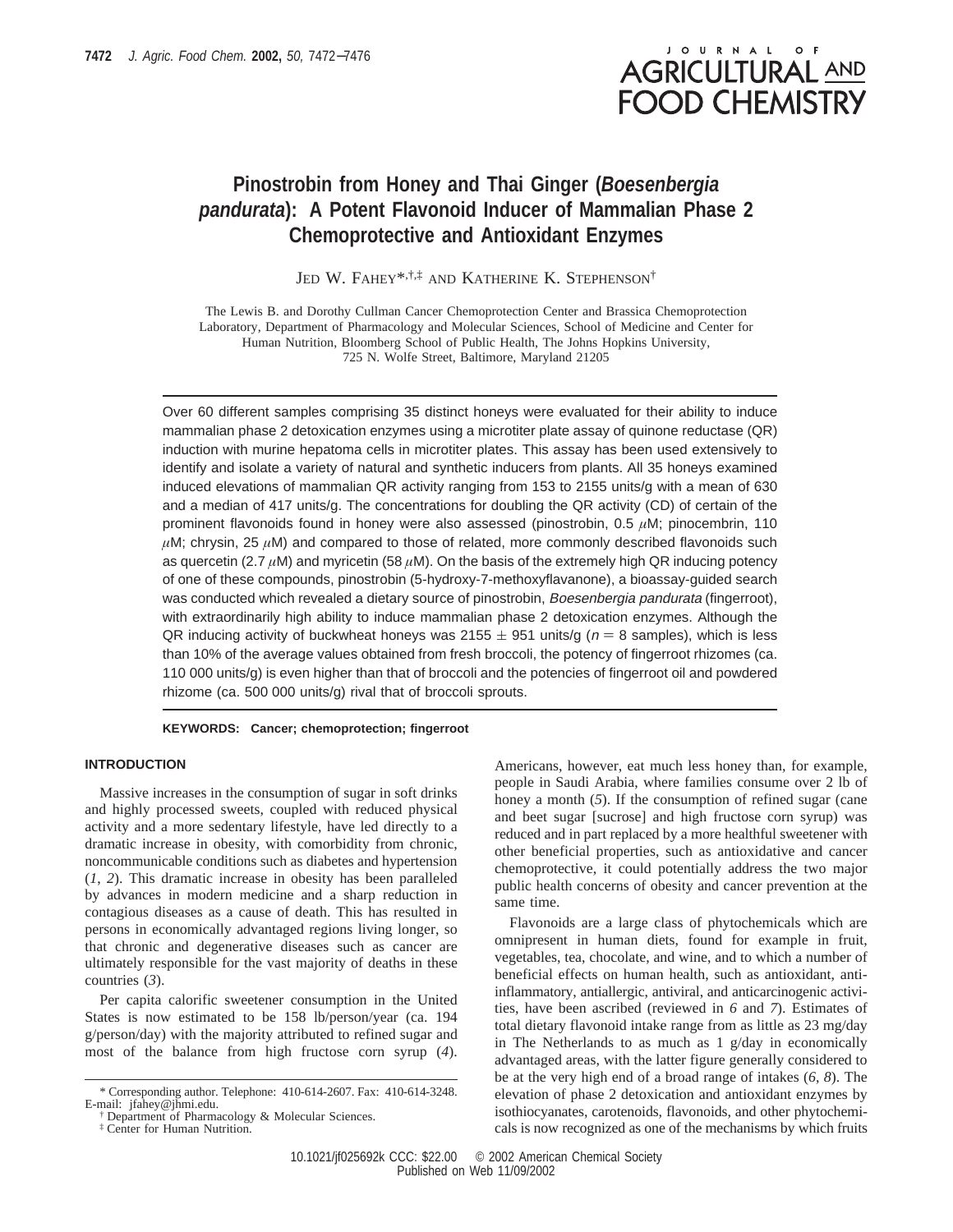and vegetables, in particular, cruciferous vegetables, exert their chemoprotective effects (*9*). Certain of these phytochemicals are also found in dietary ingredients that are produced either commercially or from plants or plant parts. Thus, the presence in honey of similarly acting phytochemicals, such as the flavonoids pinocembrin, pinostrobin, pinobanksin, and chrysin, makes this natural sweetener a logical source of dietary chemoprotective activity.

We thus sought to determine whether honey, a natural, botanically derived product with manifold well-documented medical benefits, such as antibiotic, antiulcerogenic, antiinflammatory, and angiogenic properties (*10*-*12*), might, in addition, have chemoprotective activity due to its documented antioxidant action (*10*, *13*) and its flavonoid content. The quinone reductase microtiter plate bioassay (*14*, *15*) has now been widely used to identify both natural and synthetic potentially cancer chemoprotective compounds as well as complex mixtures from plants. We have used this methodology to compare honeys and to conduct a bioassay-guided search for flavonoids and for potent dietary sources of these compounds.

#### **MATERIALS AND METHODS**

**Raw Materials.** All solvents (dimethyl sulfoxide, acetonitrile, dimethyl formamide, methanol) were HPLC grade from J. T. Baker (Phillipsburg, NJ). Cell culture medium and serum were from Gibco-BRL (Grand Island, NY). Bioassay and other reagents were from Sigma/ Aldrich (St. Louis, MO). Flavonoids were purchased from Indofine Chemical Company, Inc. (Sommerville, NJ) and Sigma/Aldrich (St. Louis, MO).

Honeys were obtained as gifts or purchased from the following sources: Alberta Honey Producers Cooperative, Spruce Grove, Alberta, Canada; Dutch Gold Honey, Lancaster, PA; Honeylands Naturally Limited, Waiatarua, Aukland, New Zealand; National Honey Board (Marcia Cardetti); P. Molan, Department of Biological Sciences, University of Waikato, Waikato, New Zealand; R. B. Swan & Son, Brewer, ME; McCutcheon's Apple Products, Frederick, MD; Trader Joe's, So. Pasadena, CA; Waitemata Honey Co., Ltd., Auckland, New Zealand. Brown and white sugar was Domino brand, and molasses was Brer Rabbit brand (B & G Foods, Roseland, NJ). Honey moisture content and color intensity were measured using refractive index (*16*) and absorbance at 560 nm (*17*) of a 10-fold dilution of honey in distilled water, respectively.

Plant samples were as follows: buckwheat (*Fagopyrum esculentum* Moench; Polygonaceae) hulls (Caudill Seed Co., Louisville, KY), seeds (Johnny's Select Seeds, Albion, ME), and flour (Arrowhead Mills, Hereford, TX); fresh ginger (*Zingiber officinale* Rosc.; Zingiberaceae) rhizomes (Brazil-grown, Fresh Fields, Baltimore, MD); live galangal (*Alpinia galanga* L. Wild.; syn. *Languas galanga* L. Stuntz.; Zingiberaceae) plants (Thai Herbs & Spices, Austin, TX); live fingerroot (*Boesenbergia pandurata* (Roxb.) Schltr.) plants (Thai Herbs & Spices, Austin, TX); fingerroot oil (Haldin International, Inc., Closter, NJ), fingerroot rhizome powder (Wayang Brand Teukunci Halus Moulo, Holland's Best, San Jose, CA); galangal rhizome powder (Cominex Kentjur, Holland's Best, San Jose, CA); grated fresh fingerroot rhizome (Surachai Vongvight-Thai Classic, Eldersburg, MD).

**Extracts.** Both fresh and dried plant material was boiled for 3 min in 10 volumes of 80% methanol/20% water and homogenized (Brinkmann Polytron, Westbury, NY). In all cases, homogenates were centrifuged to remove particulates and stored at  $-20$  °C until analyzed.

**Cell Culture and Bioassay.** Quinone reductase (QR) induction determinations were made (a) of plant extracts prepared in 80% boiling methanol; (b) of pure compounds diluted from a 20 mM "triple solvent" (equal volumes of dimethyl formamide, acetonitrile, and dimethyl sulfoxide) stock solution; and (c) of honeys, sugars, and molasses dissolved directly in cell culture medium immediately prior to assay. QR induction was determined by a coupled tetrazolium dye assay performed on digitonin lysates of Hepa 1c1c7 murine hepatoma cells

or their mutants defective in the Ah (aryl hydrocarbon) receptor (bp**<sup>r</sup>** c1) (*18*), grown in microtiter plates as described by Prochaska and colleagues (*14, 15*) and modified by Fahey et al. (*19*). Protein content of digitonin lysates was determined using a bicinchoninic acid assay (*20*). Just prior to dosing the bioassay plates, plant extracts, stock solutions of pure compounds in triple solvent (DMSO/CH<sub>3</sub>CN/DMF), were diluted 1:200 directly into cell culture medium to attain the highest concentration to be examined in the bioassay. Serial dilutions were made into wells containing equivalent volumes of the appropriate solvent to control for possible solvent toxicity (*21*, *22*). Flavonoids were tested over a concentration range from 0.78 to 100 *µ*M, and the final concentration of organic solvent was 0.5 vol % (which was not cytotoxic). Activity is reported as follows: One unit of inducer activity is the amount required to double the quinone reductase activity in a microtiter plate well, initially seeded with 10 000 cells and containing 0.15 mL of  $\alpha$ -MEM culture medium amended with 10% charcoal treated fetal calf serum, 1 *µ*g/mL streptomycin, and 1 unit/mL penicillin. Limits of detection were 2.5 units/g for honey, sugars, or molasses and 500 units/g for plant extracts.

### **RESULTS AND DISCUSSION**

A variety of honeys, both of unifloral and mixed origin, were evaluated in vitro for their potential to induce quinone reductase, a representative phase 2 chemoprotective enzyme. Samples of over 35 different types of honey as well as representative sugars and molasses were evaluated for their quinone reductase (QR) induction. The microtiter plate assay employed to determine QR induction has been used extensively to characterize the inducer potency of a variety of natural and synthetic compounds as well as crude plant extracts (reviewed in *9* and *21*).

In general, buckwheat honey and other darker colored honeys were more potent inducers than the light colored or "unifloral" honeys which we examined (**Table 1** and **Figure 1**). Moisture content of all honeys examined ranged from 13.6% to 19.3% (mean 16.2%), and there was no correlation between moisture content and either color or QR induction. Frankel and colleagues have demonstrated that the water soluble antioxidant capacity of 19 honeys was positively correlated with honey color (*10*). When we contrasted QR induction to their published results for honeys with matching descriptions, there was a good correlation between antioxidant capacity ( $10^{-4} \mu$ equiv) and QR induction (linear regression  $r^2 = 0.79$ ). Dark honeys were not only higher in direct antioxidant capacity, but they were better inducers of mammalian phase 2 enzymes than light colored honeys. The QR induction of the most potent honey (buckwheat) was only about 10% of the average levels found in fresh broccoli (35 000 units/g) (*19*), but when considered in the context of the amount of sugar consumed in economically advantaged countries, it gains significance. The potential chemoprotective benefit to be realized by replacing even a small portion of the 194 g/day of sugar eaten by Americans with honey might be substantial and could potentially augment the health benefits to be derived from fruit and/or vegetable consumption. Whereas refined white sugar had no detectable phase 2 enzyme inducing activity, there was very low induction by brown sugar (∼100 units/g). The QR induction of molasses was similar to that of buckwheat honey (**Table 1**) and merits further investigation, since some molasses has been shown to contain significant quantities of flavonoids (*22*).

Although flowers of buckwheat (*Fagopyrum esculentum* Möench) are expected to be the source of the phase 2 enzyme inducer activity in buckwheat honey, the portions of the plant which are used in commerce are reported to be good sources of certain flavonoids (*23*). Thus seeds, hulls, and flour were extracted and evaluated for QR induction activity but did not yield any measurable activity (limits of detection, 500 units/g).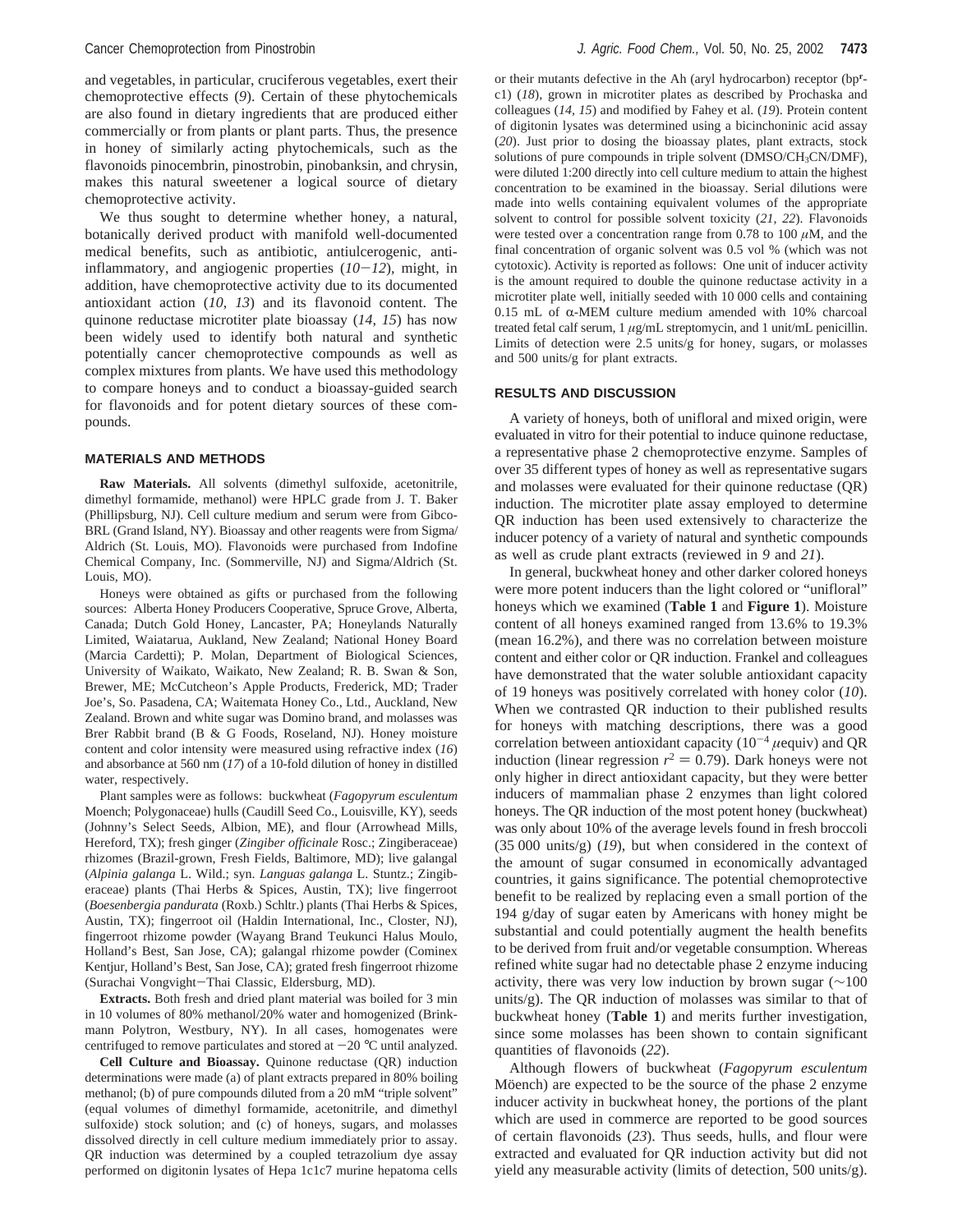| Table 1. Mammalian Phase 2 Enzyme (QR) Induction by Honeys |  |
|------------------------------------------------------------|--|
|------------------------------------------------------------|--|

| honey sample <sup>a</sup> | QR induction (units/q) $^{b,c}$ |
|---------------------------|---------------------------------|
| buckwheat                 | $2155 \pm 951$ ; $n = 8$        |
| wildflower                | $2014 \pm 800$ ; $n = 3$        |
| soybean                   | 1786                            |
| manuka                    | 1667                            |
| ling heather              | 1613                            |
| gallberry                 | 1220                            |
| borage                    | 1000                            |
| raw organic               | 1000                            |
| tupelo                    | $984 \pm 601$ ; $n = 3$         |
| avocado                   | 562                             |
| comb honey                | 556                             |
| safflower                 | 556                             |
| saw palmetto              | 455                             |
| orange blossom            | $454 \pm 329$ ; $n = 3$         |
| oilseed rape              | 417                             |
| eucalyptus                | $417 \pm 197$ ; $n = 2$         |
| christmas berry           | 417                             |
| blueberry                 | 417                             |
| fireweed                  | 417                             |
| blackberry                | 400                             |
| rewarewa                  | $392 \pm 267$ : $n = 3$         |
| sunflower                 | 278                             |
| "wild flora"              | 278                             |
| star thistle              | 278                             |
| clover                    | $255 \pm 81$ ; $n = 5$          |
| alfalfa                   | $255 \pm 95$ ; $n = 4$          |
| mesquite                  | 250                             |
| wild raspberry            | 250                             |
| sage                      | $210 \pm 25$ ; $n = 2$          |
| sourwood                  | 208                             |
| pohutukawa                | 200                             |
| kamahi                    | 200                             |
| cotton                    | 179                             |
| tawari                    | $168 \pm 46$ ; $n = 2$          |
| clover/canola             | $153 \pm 73$ ; $n = 5$          |
|                           |                                 |

*<sup>a</sup>* The "unifloral" honeys are labeled as coming from one dominant floral source. The highest value, 3400 units/g, was from one of the buckwheat honey accessions, and the lowest value, 50 units/g, was from one of the clover honey accessions. *Brassica* sp. honeys, to our surprise, were not particularly strong QR inducers, although a pollen sample obtained from *Brassica napus* was as potent as any of the honey samples tested (4550 units/g). *<sup>b</sup>* QR induction (in units per gram of honey) as measured in a microtiter plate assay with Hepa 1c1c7 cells *(14*, *15*, *19*). Limit of detection was 2.5 units/g. *<sup>c</sup>* Confidence intervals are presented as ±1 standard deviation; the number of separate honey samples examined follows this number. Single values are from an assay performed on a single honey accession.

In addition to evaluating the QR induction of raw and processed honeys, we evaluated the inducer potency of some of the primary flavonoid constituents of honey (**Figure 2**). Pinostrobin (5-hydroxy-7-methoxyflavanone) was an extremely potent inducer ( $CD = 0.5 \mu M$ ), and there were progressive and substantial reductions in activity for its 5,7-dimethoxy-, 5-methoxy-7-hydroxy-, and 5,7-dihydroxy- analogues, respectively (**Figure 2**). The former two analogues have not been reported to occur in honey, but the latter (pinocembrin) has been found. The mutant Hepa1c1c7 cell line, bp**<sup>r</sup>** c1 (*18*), which is defective in the Ah (aryl hydrocarbon) receptor, can distinguish monofunctional inducers (which only induce phase 2 enzymes) from bifunctional inducers (which elevate both phase 1 and phase 2 enzymes) (*25*, *26*). When pinostrobin and pinocembrin were tested with the bp**<sup>r</sup>** c1 mutant, there was no induction of quinone reductase, thus indicating that they are bifunctional inducers. Likewise, neither molasses nor buckwheat honey induced quinone reductase significantly in the bp**<sup>r</sup>** c1 cell line whereas sulforaphane, a monofunctional inducer, induced at levels comparable to those in Hepa 1c1c7 (wild type) cells.

Related flavones and flavanones were much less active, and quercetin, a widely distributed tetrahydroxyflavonol, was a good



**Figure 1.** Correlation between honey color as determined by spectrophotometry (absorbance at 560 nm) and quinone reductase (QR) induction. Note that the darkest honey, buckwheat, had an Abs<sub>560</sub> of 6.8 and a corresponding QR induction of 2155 units/g. Colors were not determined for 3 of the 35 honey types in **Table 1** (raw organic, wild flora, and comb honey), because they were high in particulate matter and were not suitable for direct comparison.

| <b>Structure</b>             | Compound                                       | <b>CD<sup>a</sup></b> |
|------------------------------|------------------------------------------------|-----------------------|
| нс                           | Pinocembrin (5,7-dihydro xyflavanone)          | 110 $\mu$ M           |
| HC<br>H <sub>2</sub> C       | 5-methoxy-7-hydroxyflavanoneb                  | 11 $\mu$ M            |
| CH <sub>3</sub> O<br>$H_3CO$ | 5,7-dimethoxyflavanoneb                        | $2.0 \mu M$           |
| CH <sub>3</sub> O            | Pinostrobin (5-hydroxy-7-methoxyflavanone)     | $0.5 \mu M$           |
| нс<br>OН                     | Chrysin (5,7-dih ydroxyflavone)                | $25 \mu M$            |
| OH<br>он<br>OH               | Myricetin (3,5,7,3',4',5'-hexah ydroxyflavone) | 58 µM                 |
| он<br>ő<br>ÒН                | Quercetin (3,5,7,3',4'-pentahydroxyflavone)    | $2.7 \mu M$           |

<sup>a</sup>CD = concentration required to double the QR induction. <sup>b</sup>These compounds have not been reported to occur in honey; the others all have been.

**Figure 2.** Quinone reductase (QR) induction of selected flavonoids.

inducer of phase 2 enzymes (CD =  $2.7 \mu M$ ), as has already been demonstrated (*25*, *26*). Both of these authors report a CD of about 20 *µ*M in a 24 h Hepa1c1c7 cell bioassay, following exposure to quercetin, whereas we report an almost 10-fold lower CD on the basis of the more commonly used 48 h exposure to inducing agent. These induction potentials can be contrasted with that of sulforaphane,  $CD = 0.2 \mu M$ , from broccoli (19) or resveratrol,  $CD = 21 \mu M$ , from grape skins (*27*). Other flavonoids and related compounds, such as those found in chocolate, wine, tea, and various fruits, nuts, and berries, were much less potent inducers or were essentially inactive  $(CD \gg 1000)$ , and these are not shown in **Figure 2**. For example, caffeic acid (3,4-dihydroxycinnamic acid) and gallic acid (trihydroxybenzoic acid), and the flavan-3-ols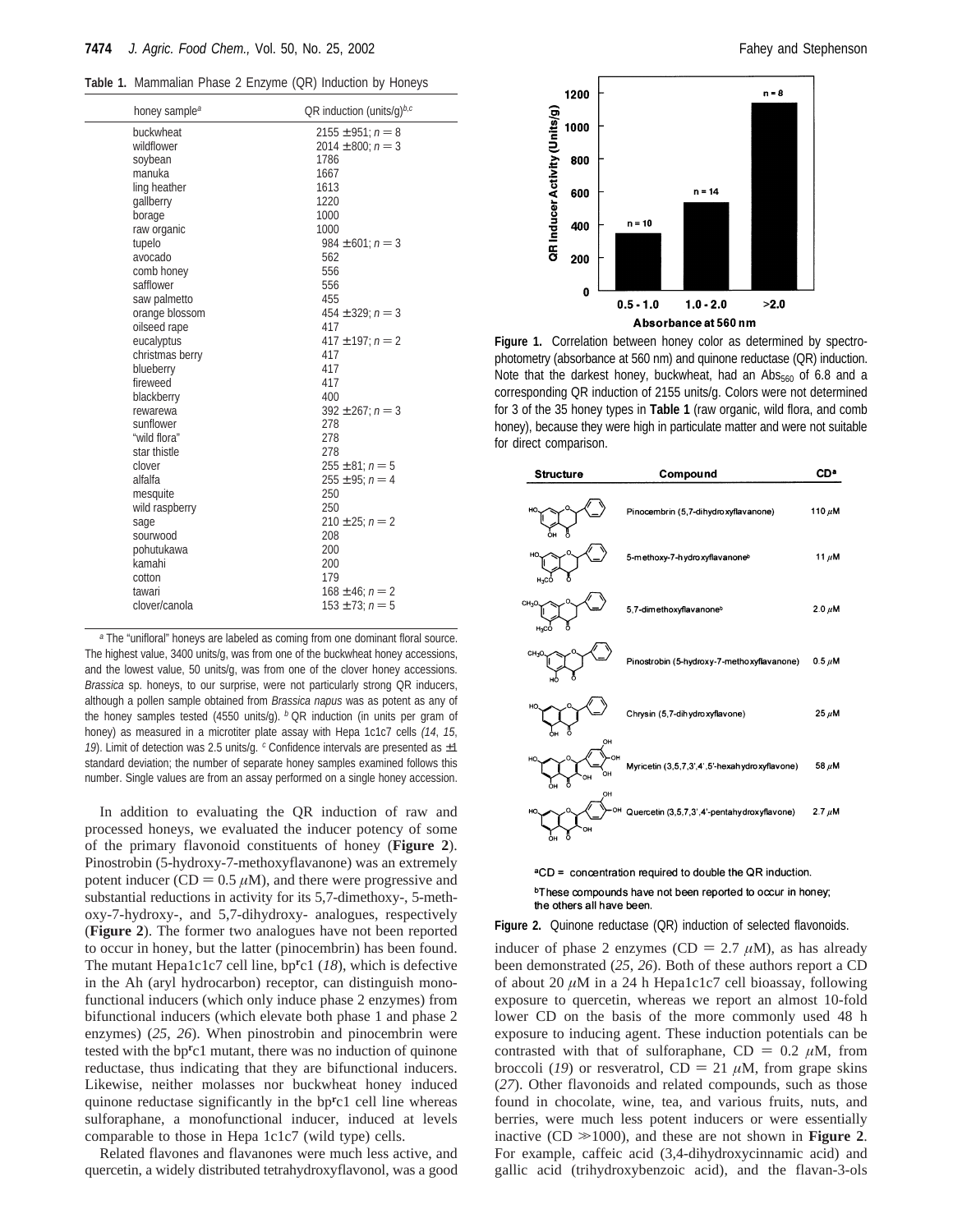**Table 2.** Quinone Reductase Induction of Extracts Made from Plants in the Ginger Family

| plant preparation                                    | OR induction <sup>a</sup><br>(units/g) |
|------------------------------------------------------|----------------------------------------|
| fresh galangal (A. galanga) leaves                   | ND <sup>b</sup>                        |
| fresh galangal (A. galanga) rhizomes                 | ND.                                    |
| dry galangal (A. galanga) rhizome powder             | 42 700                                 |
| fresh ginger (Z. officinale) rhizomes                | 750                                    |
| fresh fingerroot (B. pandurata) leaves               | ND.                                    |
| fresh fingerroot (B. pandurata) rhizomes             | 110 000                                |
| frozen, grated fingerroot (B. pandurata)<br>rhizomes | 83 300                                 |
| fingerroot (B. pandurata) oil                        | 625 000                                |
| dry fingerroot (B. pandurata) rhizome<br>powder      | 490 000                                |

*<sup>a</sup>* QR induction in units per gram of plant (fresh or dry weight) refers to quinone reductase induction as measured in a microtiter plate assay with Hepa 1c1c7 cells  $(14, 15, 19)$ .  $b$  ND = not detected. Limit of detection was 500 units/g.

catechin and epicatechin, had CD's of  $\gg$ 1000, 290,  $\gg$ 1000, and  $\gg$ 1000  $\mu$ M, respectively.

Although various phenylpropenoid metabolites from plants have been found to have quite potent phase 2 enzyme inducing potential (*28*), many of these are not suitable for dietary consideration. In addition, much remains to be learned about how substituents on the flavonoid nucleus act to mitigate inducer potency. For example, for reasons that are unclear, the position of a substituent aromatic ring on the "A" ring of a basic flavone nucleus profoundly affects the inducer activity of the resulting molecule; the CD's of  $β$ -, α-, and *γ*-naphthoflavone are 15, 80, and 500 nM, respectively (*28*). Potent chemoprotective flavonoids such as 4'-bromoflavone ( $CD = 10$  nM) have also been synthesized (*29*), but they may not be suitable for long-term dietary prophylaxis against cancer.

Certain flavonoids such as pinocembrin, pinobanksin, and chrysin, obtained primarily from propolis or honey, as well as other more omnipresent phytochemicals, including quercetin, kaempferol, myricetin, ellagic acid, and hesperetin (*30*), are likely to be the agents responsible for much of the antioxidant activity of honeys. Pinocembrin, a flavanone and a potential inducer of phase 2 enzymes, was originally identified in 1970 by Villanueva and colleagues on the basis of its antibacterial activity (*31*). Chrysin is an inhibitor of xanthine oxidase and as such may be effective in combating the symptoms of gout (*32*). Pinocembrin, chrysin, pinobanksin (3,5,7-trihydroxy flavanone) and related flavonoids are purported to have antibacterial, ovicidal, and larvicidal activity and local anaesthetic activity on mammals (*33*-*35*). Quercetin, a common flavonoid in foods, has been shown to have antioxidant properties (*36*), to enhance both phase 1 enzyme transcription activation (*37*) and phase 2 enzyme induction (*26*, *38*), as we have shown herein for pinostrobin and pinocembrin (**Figure 2**), and to possess cancer chemoprevention activity (*39*).

Since pinostrobin is such a potent inducer, we examined the QR induction of other edible plants that have been previously identified as sources of this compound. Although it has been identified in propolis and from the wood and flowers of a number of plants, the most promising edible source appears to be the rhizomes of *B. pandurata* (syn. *Kaempferia pandurata*; Zingiberaceae), which is commonly known as fingerroot, Thai ginger, gkra-chai, Chinese key, and temu kunci and is widely consumed (*40*-*43*). Both dried and fresh samples of fingerroot rhizome, as well as fingerroot oil, were obtained from multiple sources, and they were very potent inducers of quinone reductase (**Table 2**). Leaves of this plant and leaves and rhizomes of

closely related members of the ginger family, galangal (*A. galanga*) and ginger (*Z. officinale*), that are substituted for fingerroot in some Asian cuisine have only negligible phase 2 inducer activity. The highest activity was found in fingerroot oil and in the powdered rhizomes (**Table 2**), both of which rivaled that shown previously for fresh 3-day-old broccoli sprouts (*19*).

We have thus identified a commodity sweetener and a flavoring or spice, as well as one of the flavonoids that is common to both of them, as potent inducers of phase 2 chemoprotective and antioxidant enzymes. Furthermore, the capacity of a range of honeys to induce mammalian quinone reductase roughly parallels their color, darker honeys being consistently more active. This observation is complementary to those of published studies correlating the antioxidant capacities of honeys with their color. Further studies focusing on the direct chemoprotective action of these compounds and their botanical sources, and efforts to determine the nature of the protective activity in molasses, could lead to specific dietary recommendations addressing the incorporation of little-used sweeteners and spices into heathy and protective diets.

#### **ABBREVIATIONS USED**

CD, concentration for doubling; QRIP, quinone reductase inducer potential

## **ACKNOWLEDGMENT**

We thank Paul Talalay for his generous support and encouragement. Marcia Cardetti (National Honey Board), Ginny Radford (Fletcher's Challenge Forest), Peter Molan (University of Waikato), Rick Green and Roy Sterling (Alberta Honey Producers Cooperative), and Jill Clark (Dutch Gold Honey) kindly provided honey samples. Surachai Vongvight (Thai Classic Restaurant) identified and provided fingerroot samples.

#### **LITERATURE CITED**

- (1) Caballero, B. Introduction to Symposium: "Obesity in Developing Countries: Biological and Ecological Factors". *J. Nutr.* **2001**, *<sup>131</sup>*, 866S-870S.
- (2) James, P. T.; Leach, R.; Kalamara, E.; Shayeghi, M. The worldwide obesity epidemic. *Obes. Res.* **2001**, *9* (Suppl. 4), 228S-233S.
- (3) Omran, A. R. The epidemiologic transition: A theory of the epidemiology of population change. *Milbank Mem. Fund Q*. **<sup>1971</sup>**, *<sup>49</sup>*, 509-538.
- (4) U.S.D.A. Economic Research Service. Sugar and Sweetener: Situation and Outlook Report. SSS-232; 2001; September, pp
- <sup>1</sup>-88. (5) Miller, J.; Gerth, J. Trade in honey is said to provide money and cover for bin Laden. *New York Times* **2001**, Oct. 11.
- (6) Beecher, G. R. Flavonoids in Foods. In *Proc. Int. Symp. Antioxidant Food Supplements in Human Health*: Packer, L., Hiramatsu, M., Yoshikawa, T., Eds.; Academic Press: New York, 1999; pp 269-281.
- (7) Nijveldt, R. J.; van Nood, E.; van Hoorn, D. E.; Boelens, P. G.; van Norren, K.; van Leeuwen, P. A. Flavonoids: A review of probable mechanisms of action and potential applications. *Am. J. Clin. Nutr.* **<sup>2001</sup>**, *<sup>74</sup>*, 418-25.
- (8) Pietta, P.; Simonetti, P. Dietary Flavonoids and Interaction with Physiologic Antioxidants. In *Proc. Int. Symp. Antioxidant Food Supplements in Human Health*; Packer, L., Hiramatsu, M., Yoshikawa, T., Eds.; Academic Press: New York, 1999; pp  $282 - 308$ .
- (9) Talalay, P.; Fahey, J. W. Phytochemicals from cruciferous plants protect against cancer by modulating carcinogen metabolism. *J. Nutr.* **<sup>2001</sup>**, *<sup>131</sup>*, 3027S-3033S.